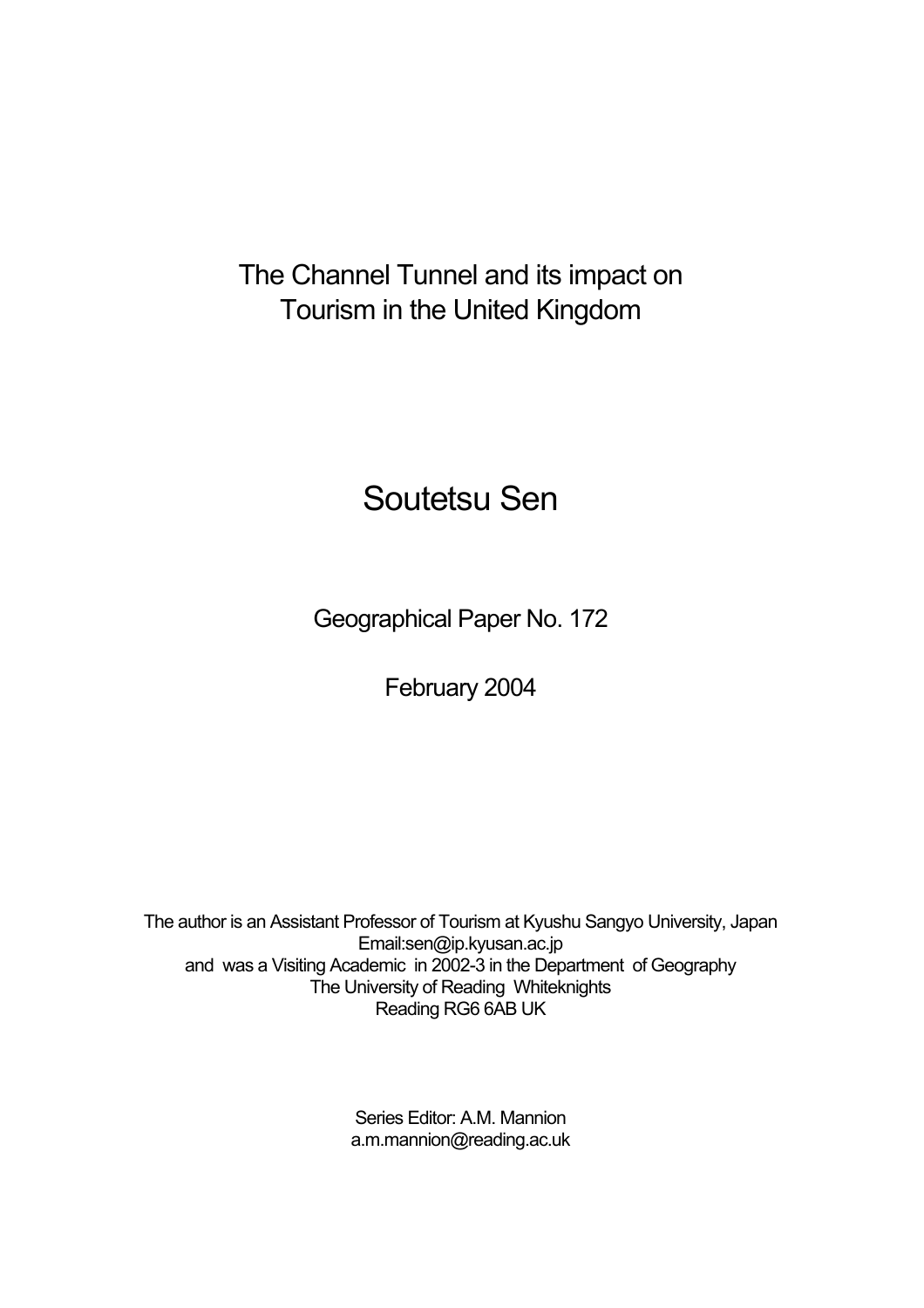#### **1. Introduction**

The Grand Tour of Europe started about 1763 when treaties were signed that ended century-long hostilities in Europe. Thereafter, despite renewed warfare between Britain and France and assorted revolutions on either side of the Atlantic, travelling for pleasure grew popular across the European continent (Inglis 2002). Then, 230 years after the beginning of the Grand Tour, the \$15 billion Channel Tunnel between England and France was opened in 1994.

Before the opening of the Channel Tunnel, many studies examined the way that it might influence changes in the development of the region and tourist flows. Several articles considered the impact on local, regional and national industries. For example, Kay *et al* (1989) assessed the likely growth in tourist traffic following the tunnel's opening, the potential effect on the ferry industry and the different scenarios which might occur if a price war broke out between the ferry operators and Eurotunnel. Other economists pointed out the possibility for regional development in Scotland<sup>1</sup> (Mckinnon 1994), South East England (Button 1994) and the Nord-Pas-de-Calais region of France (Bruyelle and Thomas 1994). Knowles and Farrington (1998) pointed out that a coordinated programme of investment in infrastructure and intra European services may have a significant effect on regional development. Geographers assessed the regional implications of the tunnel (Vickerman 1994) and the way in which potential environmental impacts were considered in the development of a transport corridor between London and the tunnel portal (Goodenough and Page 1994). Transport geographers looked at the implications for tourism of new transport infrastructures, particularly the high-speed rail link through Kent (Page 1994) and ways in which these innovations may affect patterns of recreational and tourism activity into the late 1990s and the twenty-first century. Tourism analysts also pointed to the potential effect of the tunnel's opening for European rail travel in terms of a possible renaissance in this form of tourist transport for intra-European travel (Page 1993). Barbara *et al* (1998) pointed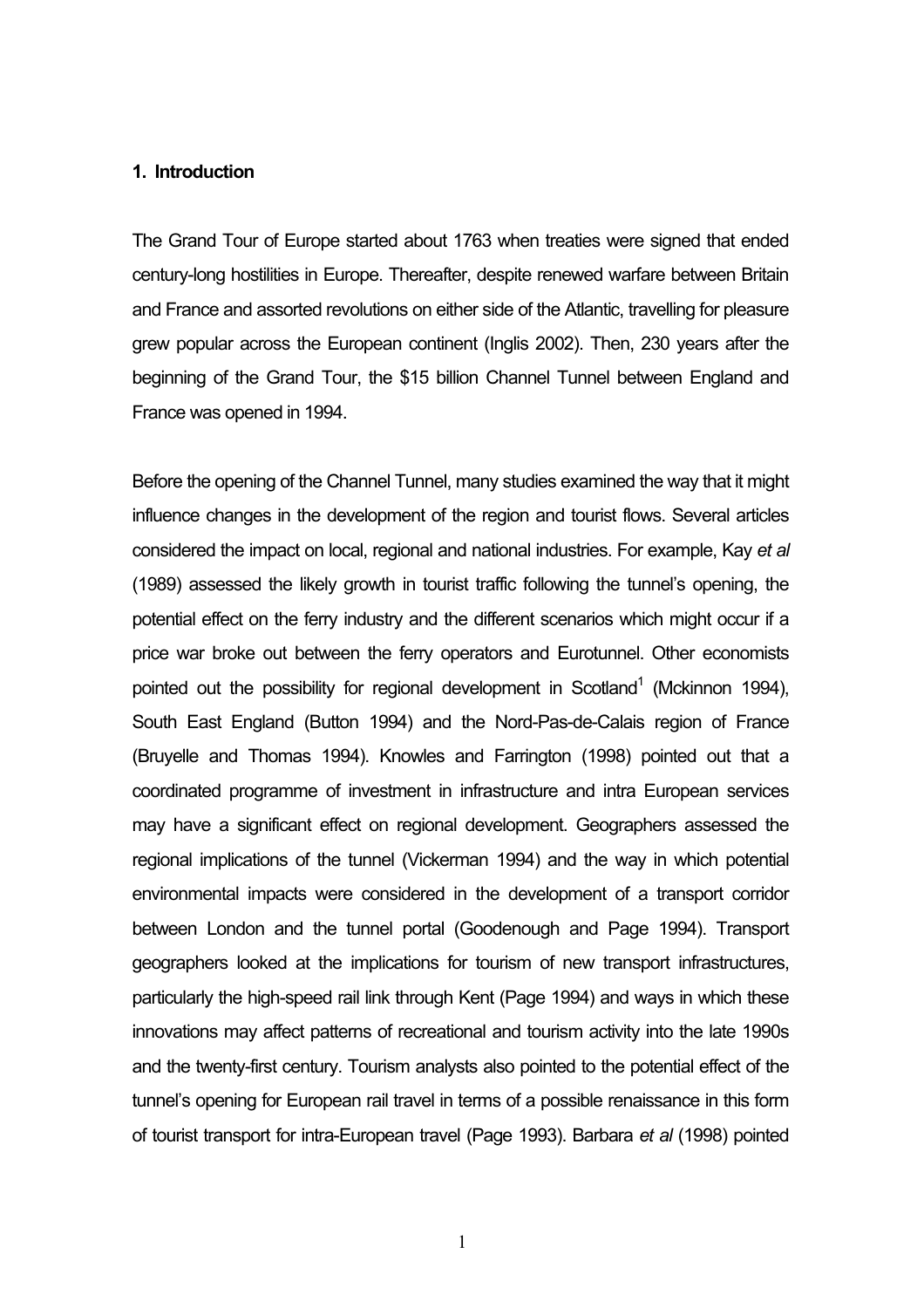out that improved access by the Channel Tunnel promised more visitors to the area, although it implied that there was a threat to Canterbury's tourism industry from a range of competing destinations in Kent, Nord-Pas-de Calais and further afield.

With the growing interest in the Channel Tunnel's effect on tourism and other forms of economic activity, there has been a proliferation of reports and academic papers published since the tunnel opened in 1994. The opening has directly and indirectly affected physical and cultural tourism environments. Changing accessibility to particular destinations relative to others is regarded as an important influences on destination shares of total international tourism flows. This paper presents a descriptive analysis of the change in inbound tourism into the UK by the Channel rail tunnel since 1994. The sources of information for this analysis are mainly based on the International Passenger Survey (IPS)<sup>2</sup> (ONS 2002) and Transport Statistics (DETR 2002).

#### **2. The Channel Tunnel**

The Channel Tunnel consists of 3 interconnected tubes: one rail track each way plus one service tunnel. Two of the three tunnels are for railway traffic (shuttles and trains). The tunnels lie on average 40 m below the Channel seabed. The length is 50.5kms, of which 37kms are underwater. Train services carry passengers, freight and vehicles between Folkestone, England, and Coquelles, France.

# **2.1 A long history**

Plans for such a tunnel were first drawn up nearly 200 years ago and the first of several tunnelling efforts was aborted over 100 years ago (Berentsen & Hoffman 1997). Digging first began in 1880, but stopped in 1882 because of the potential threat to national security and the need to preserve Britain's insular character (Gerondeau 1997).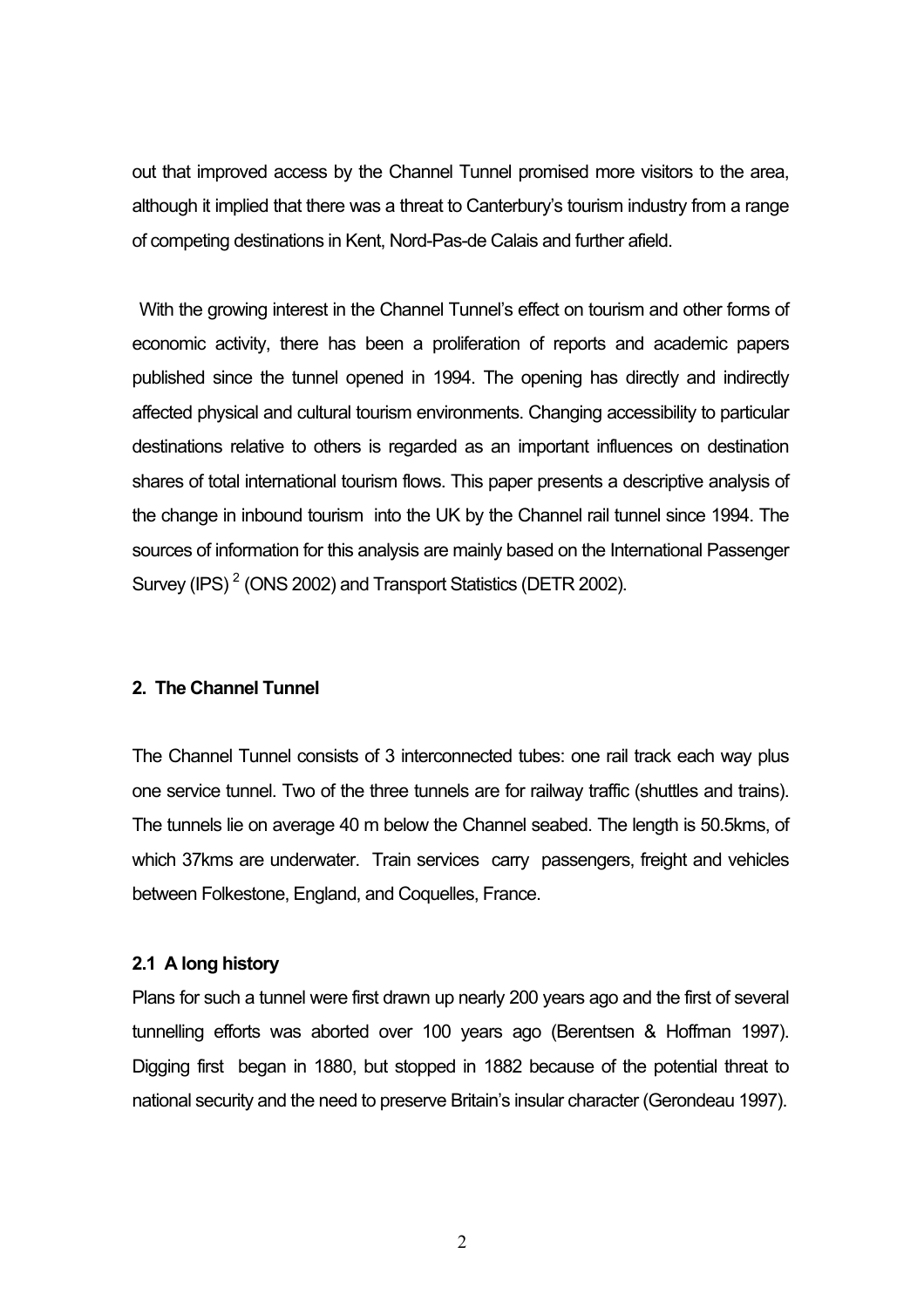In 1957, a plan for an underground railway system was launched again. Work began in 1973, close to the Tunnel dug in 1882. However, an economic crisis resulting from the 1973 oil crisis affected Britain, and the site was abandoned in 1975. Work began again in 1987 and 7 years later in 1994 the plan materialized. However, the Channel rail Tunnel did open a few months late and over budget (Berentsen et al 1997) (Table 1).

#### **Table 1 Timeline**

- 1801 First plan for a fixed cross-Channel link, by the French engineer Albert Mathieu.
- 1833 Aimé Thomé de Gamond studies different plans before choosing an underground railway tunnel in 1844. He is considered the 'father of the Channel Tunnel'
- 1880 First digging works stopped in 1882 following British opposition to the tunnel. 2,000m have been dug on the English side, 1,800m on the French.
- 1957 Creation of GETM(Groupement franco-anglais d'etudes du tunnel sous la Manche), which in 1963 proposes building a railway tunnel of two main tunnels and a service tunnel.
- 1973 Digging starts, from the tunnels dug in the late nineteenth century. The works are abandoned in January 1975 by the British government, for financial reasons.
- 1981 10-11 September: relaunch of the building plan at the Anglo-French Summit.
- 1986 The Eurotunnẻl project is officially approved. 12 February: signing of the Canterbury **Treaty**
- 1987 29 July: approval of the Channel Tunnel Treaty by Margaret Thatcher, British Prime Minister, and Francois Mitterrand, President of France. 15 December:digging starts again.
- 1990 1 December: historic joining of the service tunnel. Handshake between workmen Philippe Cozette and Graham Fagg.
- 1993 Work finishes. In December, the builders TML hand over control to Eurotunnel
- 1994 Opening of the tunnel. 6 May: official inauguration. July: the Tour de France passes through.

Source: Francis Kochert(1994) The Channel Tunnel, Wayland

## **2.2 Its geographical location**

The Channel Tunnel lies in a central position linking a number of European Capital Cities and Regions, stretching from London to Paris and from Paris to Brussels (Fig.1). Some of Europe's most advanced capital and infrastructure development, high-tech industrial activities and centres of prosperity are located in these areas. These nations can be regarded as European gateway countries (Eurostat 1999).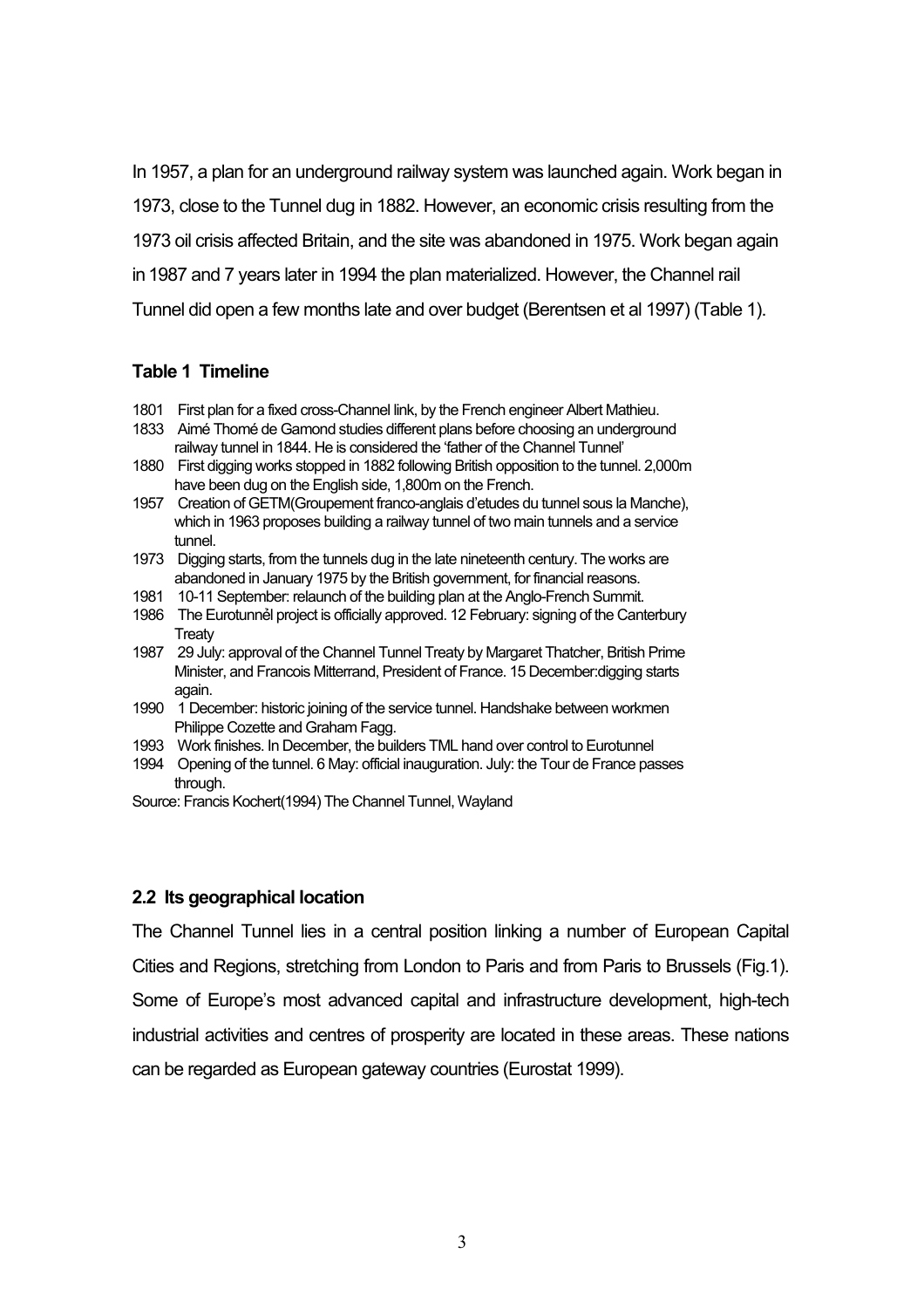

**Fig.1 Eurostar and Cross-Channel ferry services**

# **2.3 Private-sector-funded transport**

The decision to construct the Channel Tunnel was taken jointly by the British and French national governments in January 1986, on condition that the project was paid for by private money (Holliday *et al* 1991). Eurotunnel P.L.C. and the French counterpart Eurotunnel S.A make up the Eurotunnel Group which owns and operates the Channel Tunnel and its railway system.

In the UK, the privatisation of public transportation began in 1979. Since then, most of the transport industries have returned to private ownership with an emphasis on the benefits of commercial disciplines and competition. Throughout the 1980s and early 1990s, government policy emphasised the need to liberalize, deregulate and privatise the transport sector. As a result, free-market principles were applied to public transport with the deregulation of coach services in 1980 and bus services in 1985, in the belief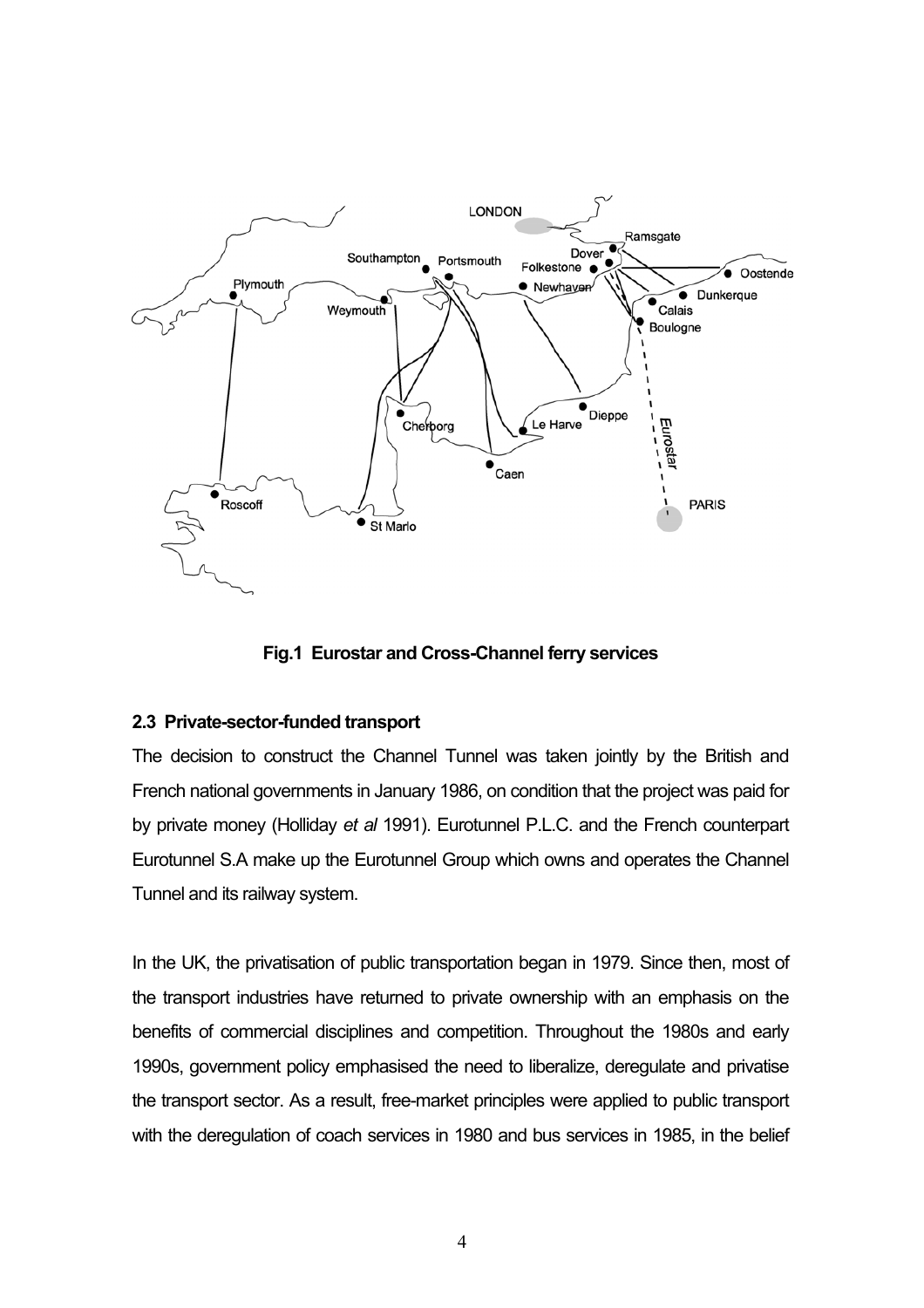that competition would lead to better and more efficient services at a reduced cost in public subsidy (Gibb and Essex 1994). By 1988 the Thatcher government had considered rail privatisation, which was later introduced in the White Paper of 1992. In order to encourage the free market and to reduce levels of public expenditure, publicsector involvement in a range of industries and services was contracted out through privatisation (Bell and Cloke 1989). It could be said that government policies relied on the operation of the free market to decide on the appropriate level of investment for the regions, and so the government gave responsibility for the financing, construction and operation of the fixed rail link across the channel to private enterprises.

British Rail's European Passenger Services  $(EPS)^3$  company, in partnership with French and Belgian Railways, was granted a monopoly of international rail services between Great Britain and Europe. British Rail was then privatised in 1996. The operation of EPS was deregulated under a remit to operate commercially, but without any prescribed minimum level of services or any government controls over fares (Knowles and Farrington 1994). Attention has focused on the planning strategies adopted by British Rail, the government and local authorities, and their ability to maximize the benefits and minimize the detrimental costs associated with a cross-Channel fixed link.

Consequently, the British response towards the tunnel and supporting transport infrastructure has been concerned primarily with establishing the necessary regulatory structures needed for the tunnel's construction and operation, rather than ensuring that the regions can fully exploit its opportunities. This is in complete contrast to the planning of the project in France, where policy networks extend from the centre to the periphery in a sequenced fashion, with the result that a degree of coordination of national and local policies has been attained (Smith 1992). Decisions concerning the Channel Tunnel in France have been taken in close consultation with the regions, whereas in Britain decisions have been taken centrally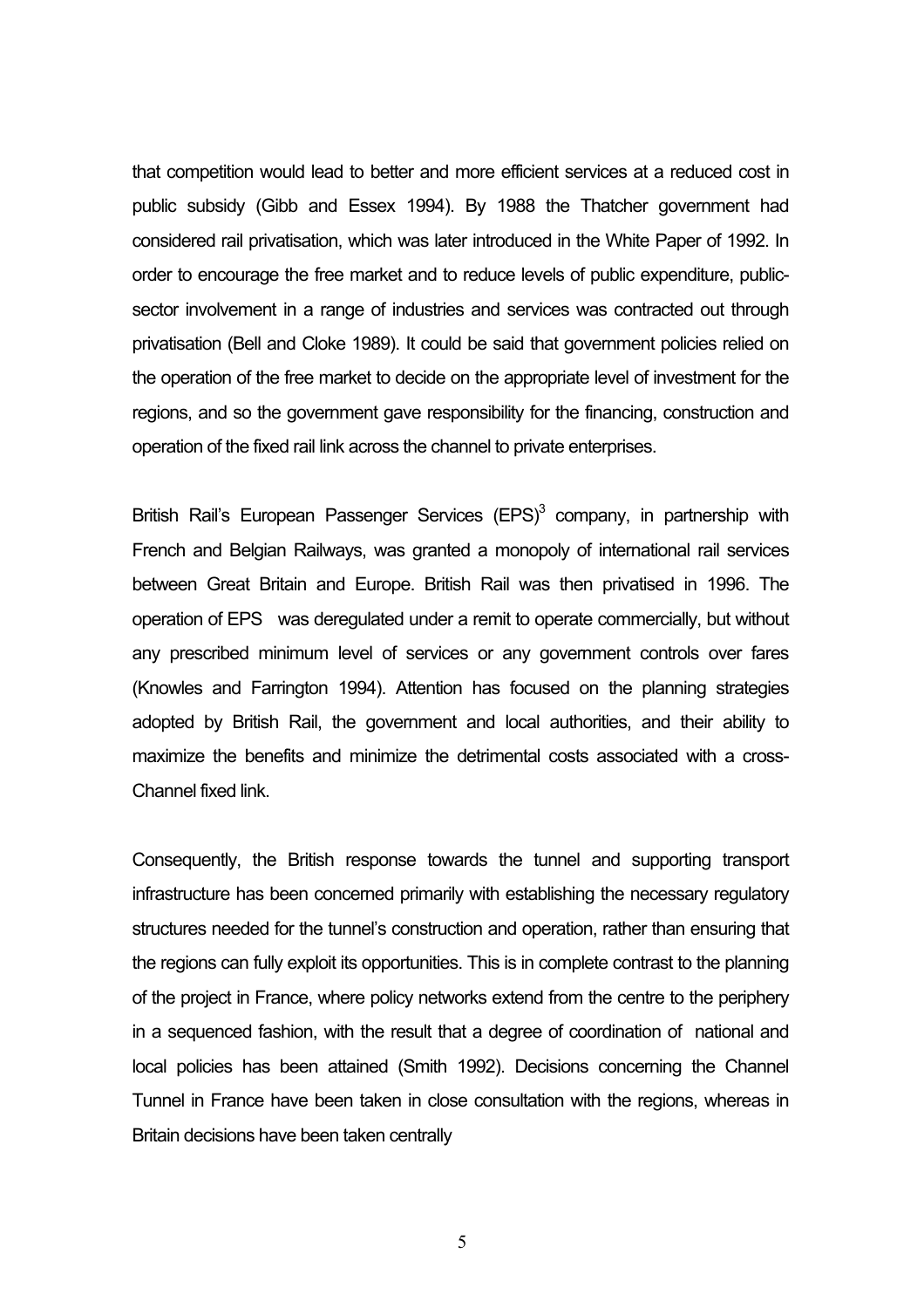## **3. Inbound tourism and the Tourist industry**

Tourism plays an important role in the British economy, comprising a 3.8% share of GDP in 1996 (Eurostat 1998). The tourism-related industries account for over 6% of the total employed labor force. The number of people employed in accommodation and other tourism-related industries was estimated at 1.9million in 1996 (WTO 1998; Eurostat 1998).

# **3.1 Tourism policy**

There was a major change in British tourism policy for the inbound tourism industry in 1969 with the establishment of the British Tourist Authority (BTA), along with the national boards for England, Scotland and Wales, sponsored by the Board of Trade and Industry and the Development of Tourism Act (1969). Prior to the BTA (Authority), there was the BTA (Association), a limited company, set up in 1922 to market and promote Britain overseas and originally named the "Come to Britain" tourism movement. However, before 1969, tourism was largely ignored by the national government.

Table 2 lists the Government and BTA's promotions and advertising campaigns to attract overseas visitors from 1970 to the present. The promotions for inbound tourism since 1970 can be divided into three phases, the expansion of inbound tourism in the 1970s, operations to overcome off peak periods in the1980s and an emphasis on the UK as a tourist destination within the EU in the 1990s.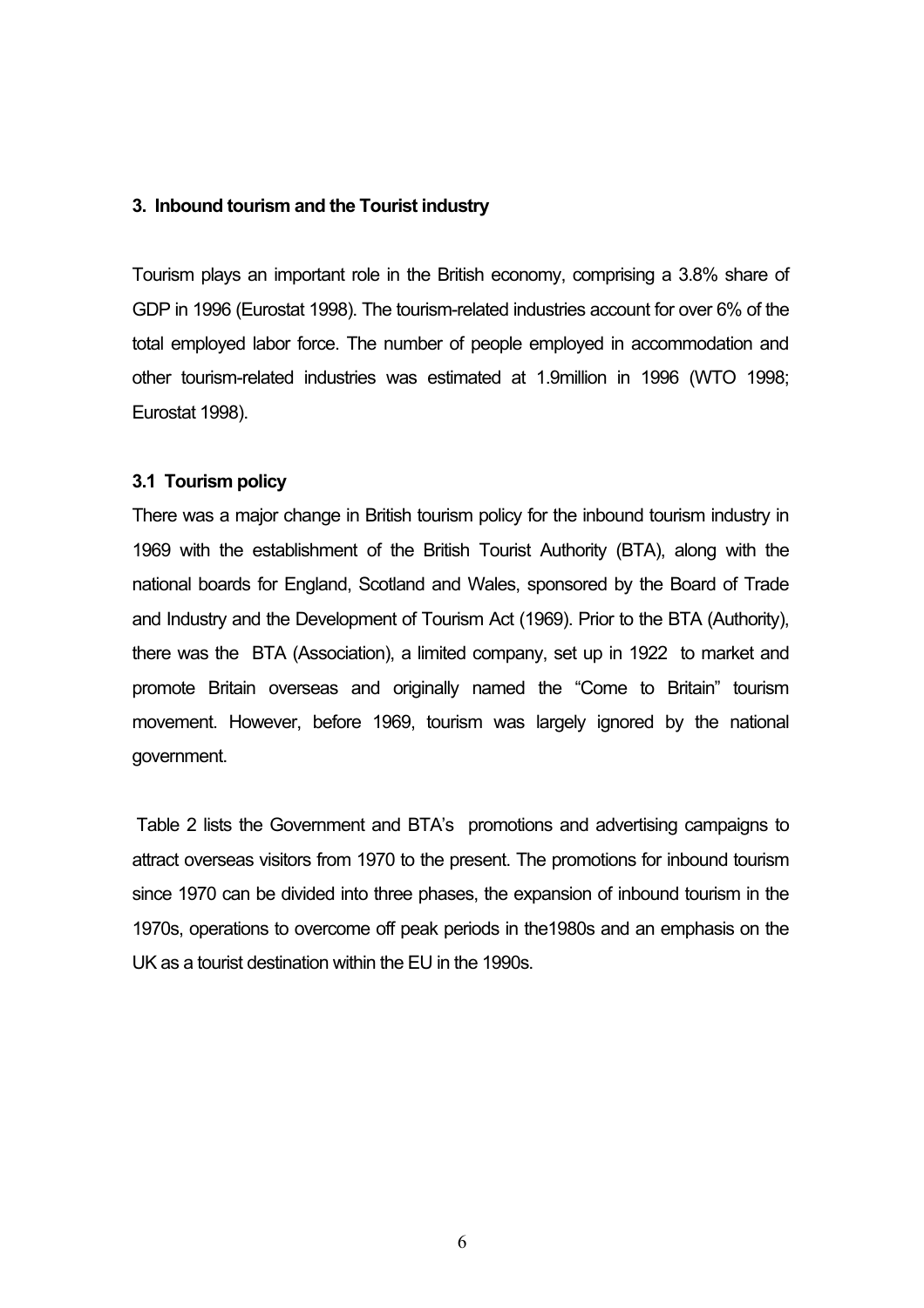# **Table 2 Promotion and Advertising campaign by Government and BTA**

| 1970    | May flower 70                            | 350 <sup>th</sup> anniversary of the sailing of the Pilgrim Fathers                                                                         |
|---------|------------------------------------------|---------------------------------------------------------------------------------------------------------------------------------------------|
| 1971-72 | Song of Britain                          | Promotional film <sup>*1</sup>                                                                                                              |
| 1972-73 | <b>Britain-a Treasure</b>                | Britain's first world advertising campaign House of History                                                                                 |
| 1975    | Village festival                         | heritage competitions for young people and helps develop                                                                                    |
|         | architectural                            |                                                                                                                                             |
|         |                                          | tours, trails and town works                                                                                                                |
| 1976-77 | <b>Operation Friendship</b>              | BTA's campaign to promote visits to Britain during the                                                                                      |
|         |                                          | Queen's Silver Jubilee Year                                                                                                                 |
| 1977-78 | <b>Inside Britain</b>                    | BTA's radio programme. The 15-minute, fortnightly features are used<br>by stations from Australia and the Far East, to the USA for the next |
| 15      |                                          |                                                                                                                                             |
|         |                                          | years                                                                                                                                       |
| 1979-80 | <b>Welcome to Britain</b>                | TIC handle over 200,000 personal, phone and written enquires                                                                                |
|         | Wells Cathedral-800                      | BTA's film                                                                                                                                  |
| 1986-87 | <b>Great Britain: Great</b><br>Incentive | travel workshops and study tour for 40 top overseas buyers                                                                                  |
| 1987-88 | Ladies Britain <sup>*2</sup>             | a new Japanese marketing drive targeting female office workers                                                                              |
|         | 21 years of workshops                    | bringing Britain's travel producers face to face with overseas buyers                                                                       |
| 1995-98 | Competing with the Best                  | Government's agenda for tourism BTA's the world's                                                                                           |
|         | Festival of Arts and                     | largest arts promotion                                                                                                                      |
|         | Culture                                  |                                                                                                                                             |
|         | <b>World Travel Market</b>               | travel trade fair campaign for the millennium                                                                                               |
|         | Britain: Now is the Time                 |                                                                                                                                             |
|         |                                          | *1 This is being shot specially for the Japanese market "10 Days in England," with two Japanese TV' stars,                                  |
|         | Volce and Llimera dd Monate              |                                                                                                                                             |

Yoko and Hiroyuki Negate.

\*2 Britain welcomes Japan

Source: Visit Britain (2003)

# **3.2 The trend of inbound tourism**

Tourism is one of the largest industries in the UK, worth approximately £74 billion in 2001.The number of overseas visitors who came in 2001 was 22.8 million and they spent £11.3 billion in the UK. The UK ranks seventh in the international tourism earnings league behind the USA, Spain, France, Italy, China and Germany.

Figure 2 shows tourist arrivals in the UK by region of origin from 1991 to 1999. In 1991, foreign visitor arrivals totalled 17.1 million and by 1999 this had risen to about 25 million. Visitor arrivals have been rising steadily over the past decade and more; they have increased by 34 per cent since 1980. The main origins of visitors are USA, France, Germany, Ireland, Italy and Canada. Europe accounts for 67 per cent of all arrivals. In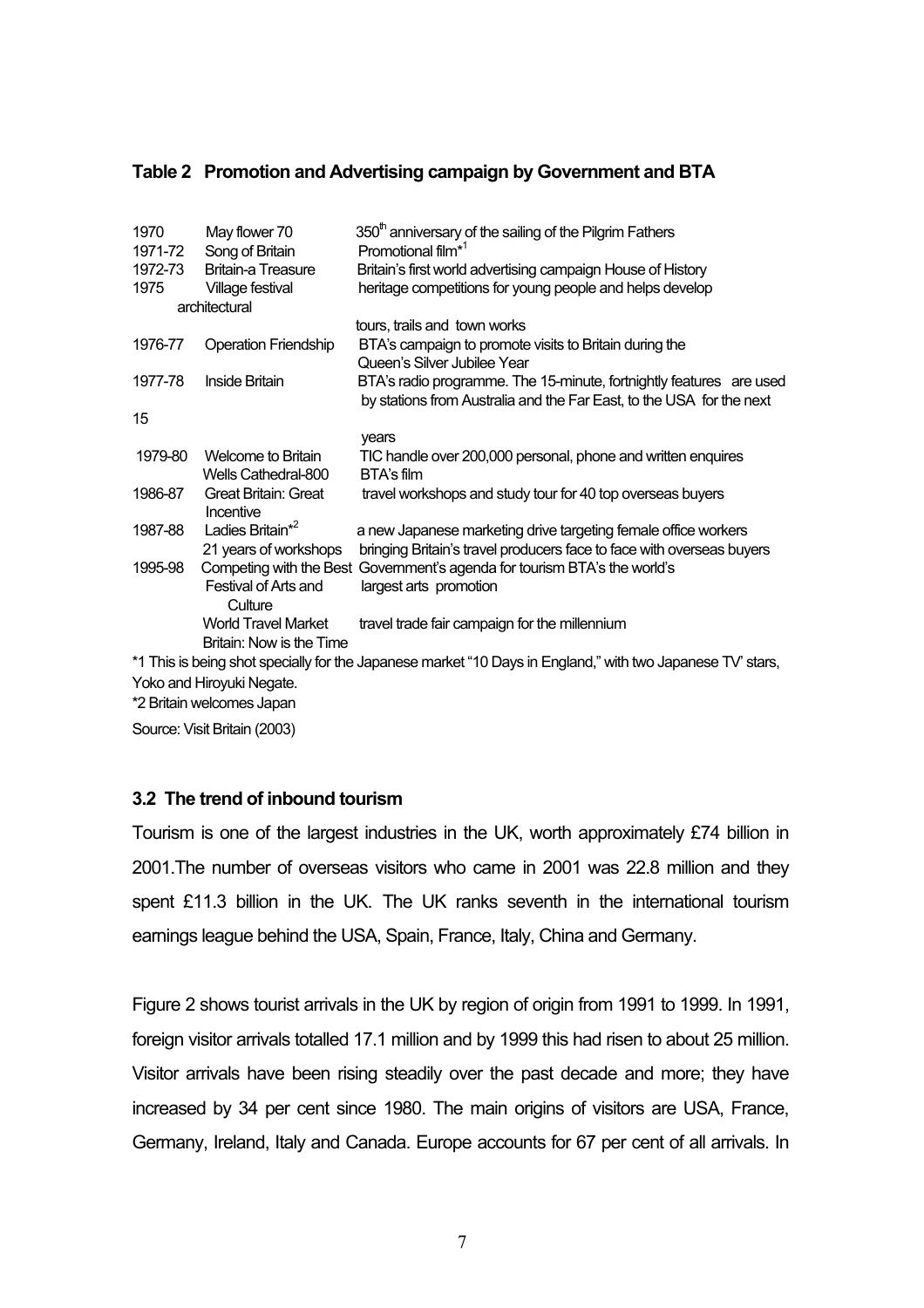1994, the number of visitor arrivals increased by 8 per cent and the number of day visitors climbed by 30 per cent, reflecting in particular the efforts to market tourist areas in the south of England as well as improved cross-Channel sea services. In 1995, the UK received 23.7 million visitors, an increase of 13% over 1994, spending £11.9 billion, an increase of 20%. The number of foreign visitors increased steadily until 1996, but tourist arrivals have tended to slightly decrease in the late 1990s.



**Fig.2 Tourist/Visitor arrivals by region or origin**

# **4. Expected impact of the Channel Tunnel on the development of tourism**

It was expected that the Tunnel would profoundly change the flow of passengers journeving without cars between London and Paris and London and Brussels as it would not only compete with sea ferries, but also air travel. British Rail estimated that within two years of the opening the Tunnel, about 13 million passengers per year would be travelling on international trains between Britain and Continental Europe. The impact was not expected to be confined to London and the South-East of England, with approximately 30 per cent of these passengers coming from, or travelling to, destinations beyond London (Davidson 1992). Eurotunnel also estimated (October 1988) that 15.3 million passengers would be "shuttled" through the Tunnel and 15.4

Source: WTO (1997, 2002)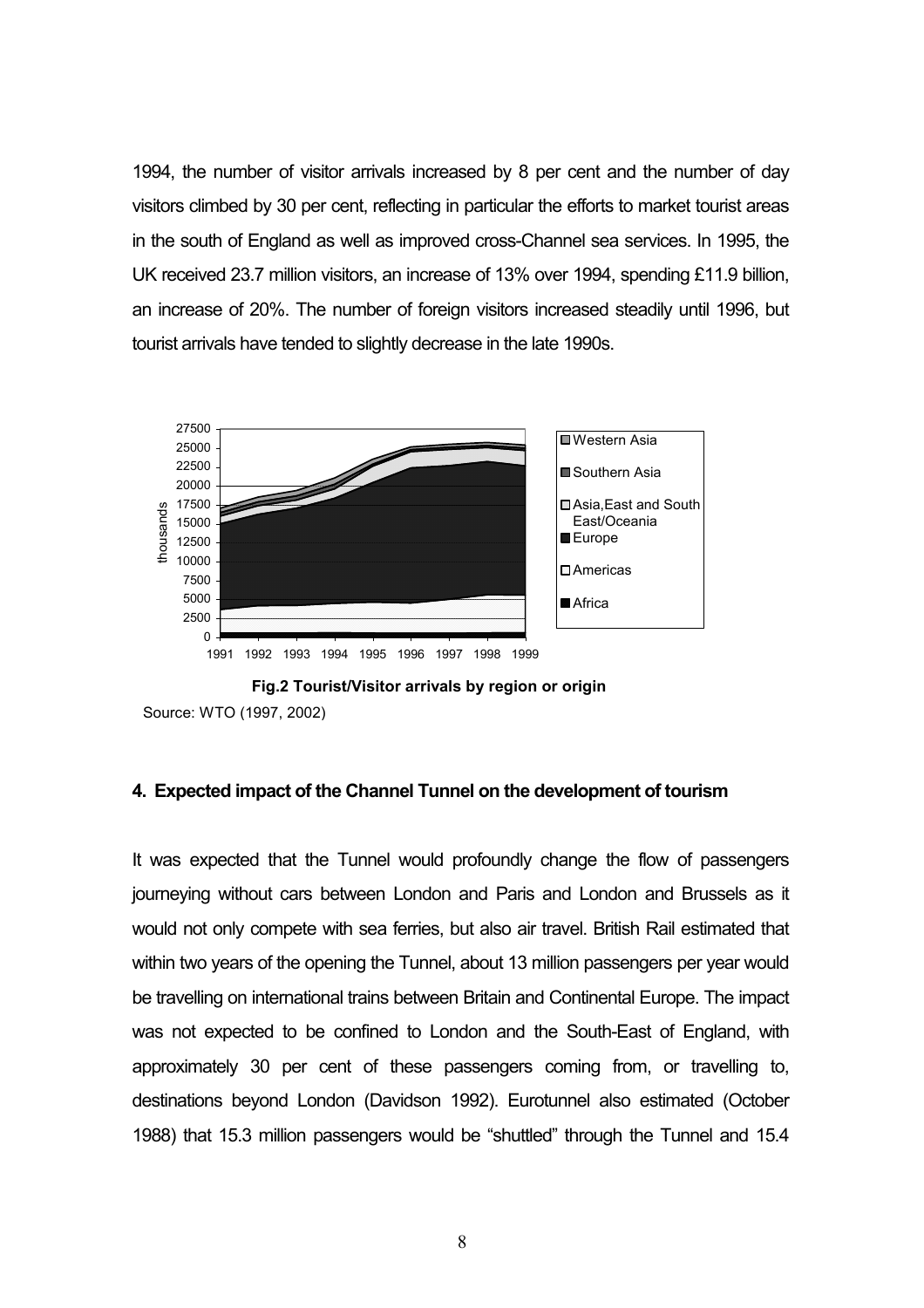million rail journeys would be made on through trains during the first full year of operation. The forecasts for 2003 were that these numbers would increase to 21.5 million (+41%) and 19.8 million (+29%) respectively. These figures were based on diverting ferry traffic, passengers diverted from air transport, and the generation of additional traffic. It was estimated that, 2.2 million passenger journeys in 1993 and 5.2 million in 2003 would be new business (BTA 1989). Likewise, BTA estimated that by 1993, UK would have some 20 million overseas visitors a year, 27 per cent more than in 1988, and they would spend some £13.2 billion. It was considered that any further expansion of the tourist industry would be partially dependent upon the success of the Channel Tunnel and the provision of high quality transport infrastructure (Davidson 1992).

In 1995, the first full year of operation, 3 million passengers used the Tunnel instead of the forecasted 15 million. However, in June 1996, a record of  $438,000$  Eurostar<sup>4</sup> passengers was recorded (Gerondeau 1997), which resulted in nearly 5 million passengers in 1996. Since 30 million passengers crossed the English Channel by ferry each year, most of them with their cars, Eurotunnel was hoping to capture a large part of this existing market and also to create a specific market as often happens when a new supply increases the options open to users. However, Eurotunnel traffic only reached 178,000 cars for the month of June 1996. Channel Tunnel traffic for 1994-2000 is shown in Table 3.

|                                         |          |       |                   |        |        | thousands |            |
|-----------------------------------------|----------|-------|-------------------|--------|--------|-----------|------------|
|                                         | $1994^a$ | 1995  | 1996 <sup>b</sup> | 1997   | 1998   | 1999      | 2000       |
| Number of vehicles on shuttles:         |          |       |                   |        |        |           |            |
| Passenger                               | 82       | 1.246 | 2.135             | 2,383  | 3.448  | 3.342     | 2,864      |
| Freight                                 | 65       | 391   | 519               | 268    | 705    | 839       | 1,133      |
| All vehicles                            | 147      | 1.637 | 2.654             | 2.651  | 4.153  | 4.181     | 3,997      |
| Number of passenger on shuttles         | 315      | 7.081 | 12.799            | 14.613 | 18.496 | 17.424    | $17.152^c$ |
| Through-train freight (thousand tonnes) | 452      | 1.411 | 2.361             | 2.925  | 3.141  | 2.865     | 2,947      |

Table 3 Channel Tunnel: traffic to and from Europe: 1994-2000

a. Opened for freight services in June and for through passenger services in November.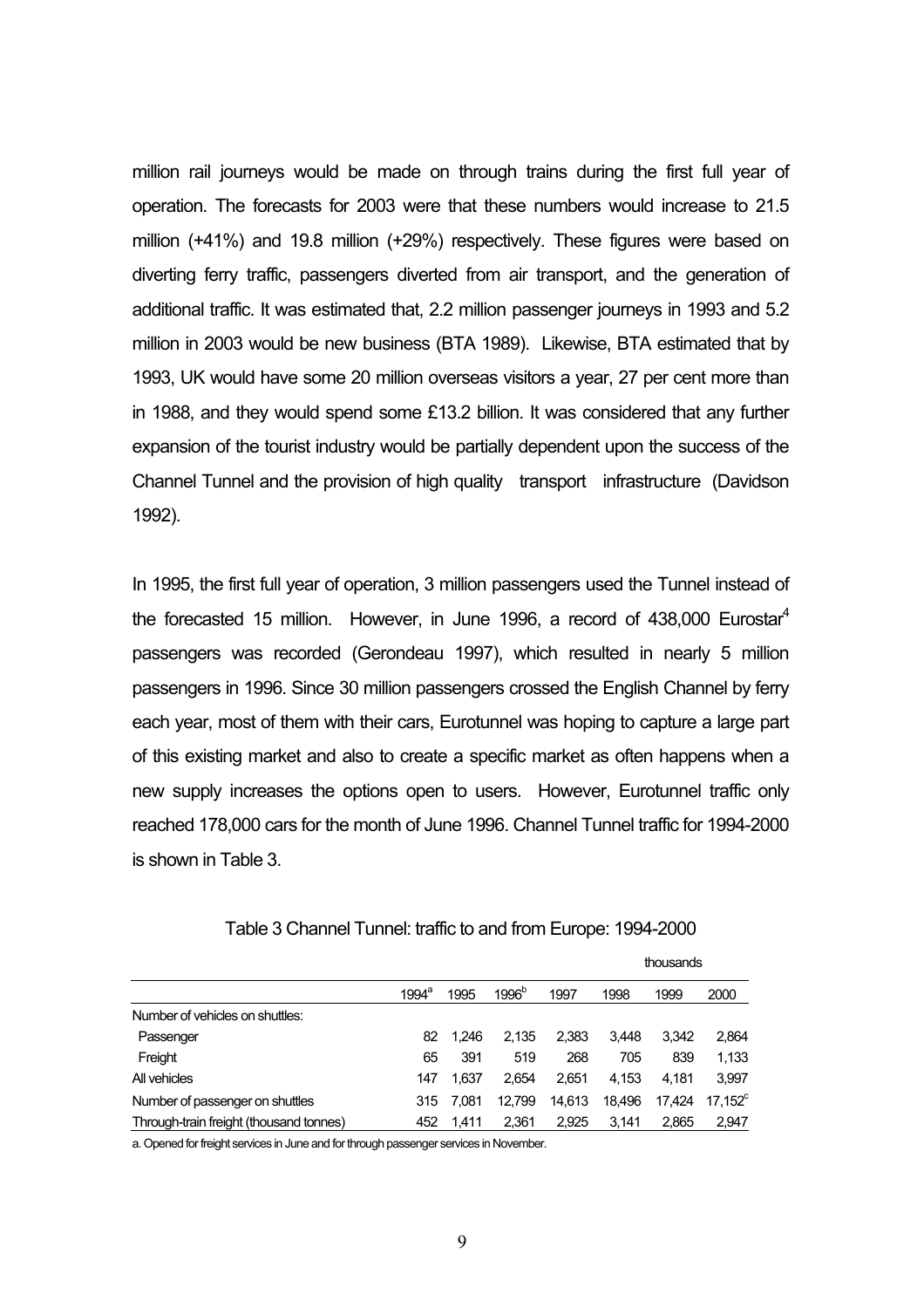Passenger shuttle services opened in December.

b. Figures for 1996 and 1997 were affected by a fire on 16Nov 1996.

Tourist shuttle resumed services on 10 Dec 1996 with full freight services resuming on 15 June 1997.

c. The figures in this table are outside the scope of National Statistics.

Source : International Passenger Survey, ONS 2002; passenger and freight operators

Conversely, Britain's tourist industry has faced a serious challenge by the opening of the Channel tunnel rail. While providing a new gateway into Britain for tourists from France, Belgium, the Netherlands and Germany, the tunnel has also made it much easier for British people to leave Britain and spend their holidays and short-breaks in Continental Europe.

|      | Visits to the United |                          |        | Visits abroad by United |                          |        |  |  |
|------|----------------------|--------------------------|--------|-------------------------|--------------------------|--------|--|--|
|      | Kingdom              |                          |        | Kingdom Resident        |                          |        |  |  |
|      | Air                  | Sea/Channel <sup>3</sup> | Total  | Air                     | Sea/Channel <sup>3</sup> | Total  |  |  |
| 1991 | 11,614               | 5,511                    | 17,125 | 20,408                  | 10,401                   | 30,809 |  |  |
| 1992 | 12,778               | 5,756                    | 18,534 | 23,357                  | 10,479                   | 33,836 |  |  |
| 1993 | 13,694               | 6,170                    | 19,864 | 25,254                  | 11,366                   | 36,620 |  |  |
| 1994 | 14,465               | 6,329                    | 20,794 | 27,624                  | 12,007                   | 39,631 |  |  |
| 1995 | 15,754               | 7,783                    | 23,537 | 28,097                  | 13,248                   | 41,345 |  |  |
| 1996 | 16,279               | 8,884                    | 25,163 | 27,907                  | 14,144                   | 42,051 |  |  |
| 1997 | 16,858               | 8,656                    | 25,514 | 30,341                  | 15,617                   | 45,958 |  |  |
| 1998 | 17,479               | 8,266                    | 25,745 | 34,283                  | 16,589                   | 50,872 |  |  |
| 1999 | 17,284               | 8,110                    | 25,394 | 37,510                  | 16,371                   | 53,881 |  |  |
| 2000 | 17,831               | 7.378                    | 25,209 | 41,392                  | 15.445                   | 56,837 |  |  |

Table 4 Overseas travel: visit to and from the UK: 1991-2000

\*1 Mode shown is that for departure from the United Kingdom

\*2 Mode shown is that for return to the United Kingdom

\*3 Consists with cars, with coach, others, and Irish Sea

Source: IPS (ONS 2002)

Table 4 shows the number of inbound and outbound flows by traffic modes between 1991 and 2000. Over this period, both inbound and outbound travel grew, but with an increase of 47 per cent in inbound and 85 per cent in outbound travel. Inbound tourism is increasing steadily, whereas outbound tourism is expanding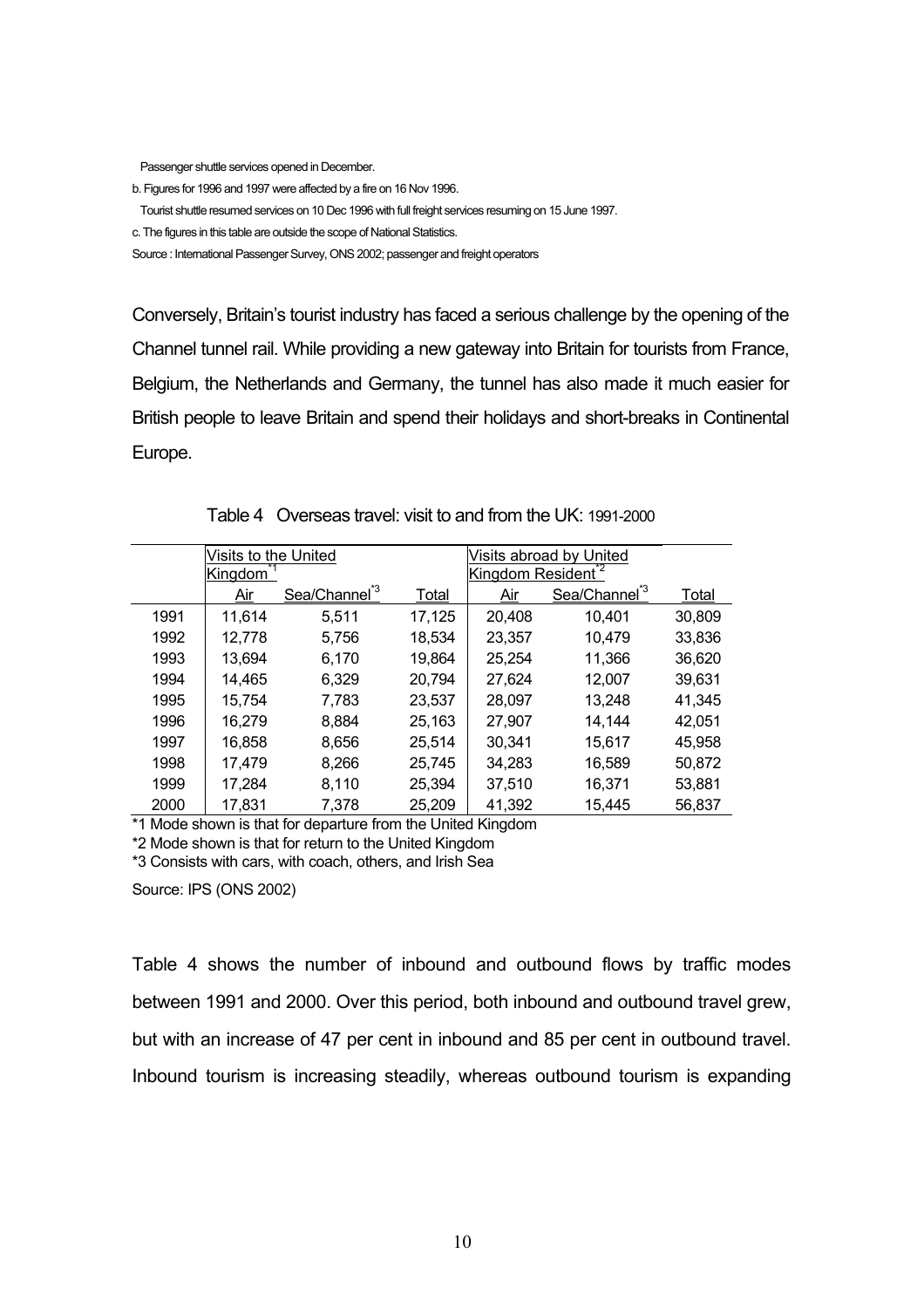rapidly. Air traffic continued to increase, even in 1995 following the opening of the Channel Tunnel, but sea traffic to Europe has declined.

#### **5. The Impact of the Channel Tunnel on the tourism industry**

# **5.1 Channel Tunnel versus Ferry**

Passenger services through the tunnel have had a major impact on current cross-Channel modes of transport. Figure 3 shows the number of passengers travelling between the UK and continental Europe, and the market share of Channel Tunnel passengers travelling on Eurostar services from London to both Paris and Brussels. Although it is difficult to make direct comparisons between Channel Tunnel traffic and ferry traffic because the train has few or no stops until the end of the line, the Channel ports-Dover, Ramsgate, Folkestone-share of cross-Channel passenger traffic decreased from 67 per cent in 1993 to 43 per cent in 1999. The number of channel tunnel passengers in 1998-1999 was just slightly lower than those using the Dover Strait ferries. The year 1999 also saw a fall in Channel Tunnel traffic and ferry passenger numbers which coincided with the abolition of duty free sales within the EU from 1 July 1999, previously a strong motivation for choosing to travel by sea. Both English Channel and North Sea ferry passenger numbers to continental Europe have declined markedly since 1993, by 26 per cent to five million passengers on English Channel routes and by 16 per cent to just over three million on North Sea routes.



continental Europe, 1993 to 1999(millions)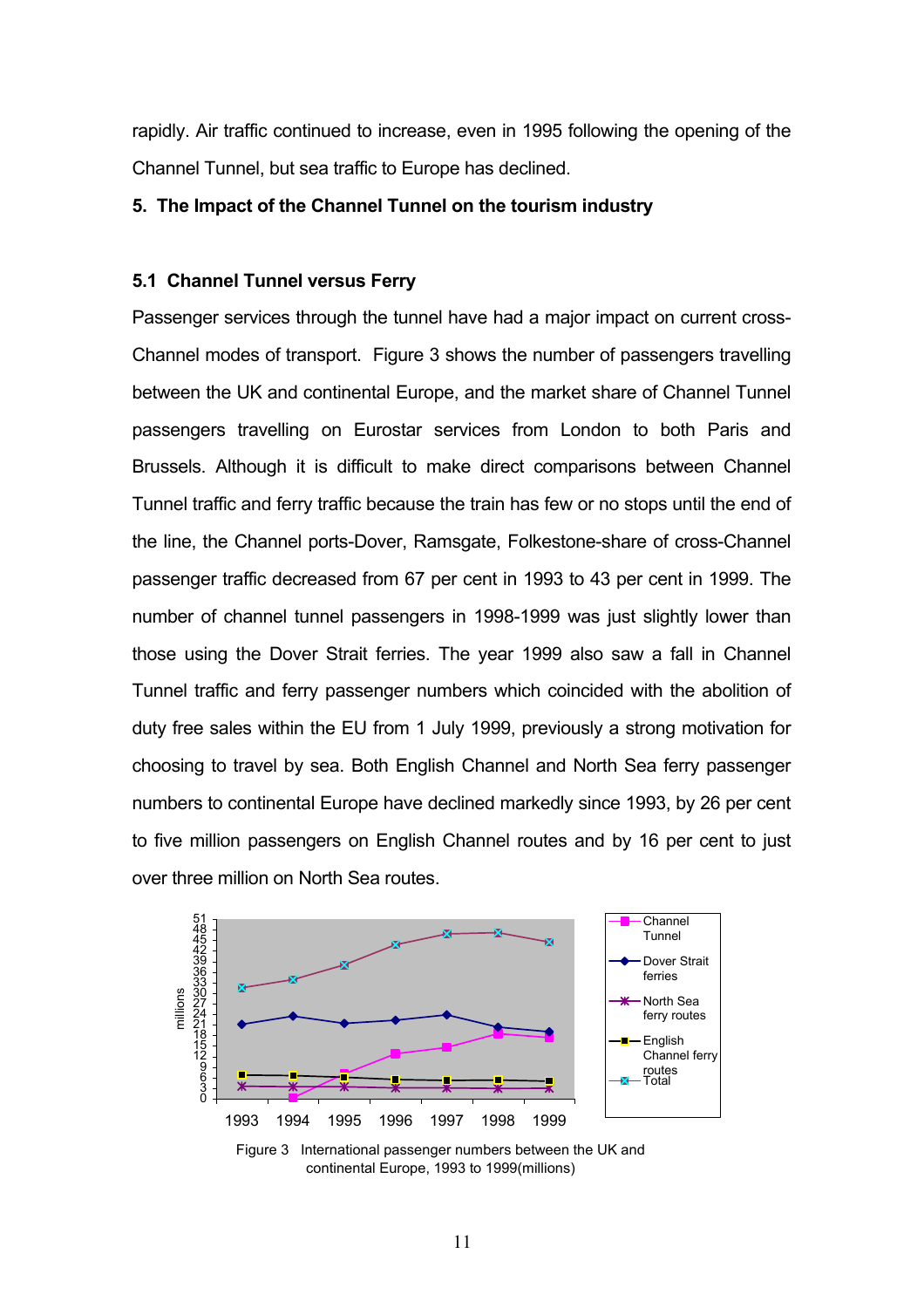Figure 4 gives the number of accompanied passenger cars travelling between the UK and continental Europe. Over the period 1993 to 1999, the number of accompanied passenger cars increased by 55 per cent to more than 8.1 million vehicles, with the Channel Tunnel responsible for over 40 per cent of the total traffic in 1999. However, all ferry sectors experienced absolute falls in passenger vehicle carryings in 1999.



Figure 4 Accompanied passenger vehicles between the UK and continental Europe,1993 to 1999

The routes with the largest decrease were Ramsgate – Dunkirk, Ramsgate-Ostend and Newhaven-Dieppe. In the case of passenger cars several ports including Great Yarmouth, Ipswich, Medway (Sheerness), Ramsgate, Folkstone, Newhaven and Southampton that previously competed in the shorter crossing market, have now lost some or all of their ferry services.

### **5.2 Channel Tunnel versus Air**

The third phase of European air transport liberalization during the 1990s, characterised by vertical and horizontal integration to gain economies of scale and market power, has encouraged the growth of air services between the British

Source: DETR (2002)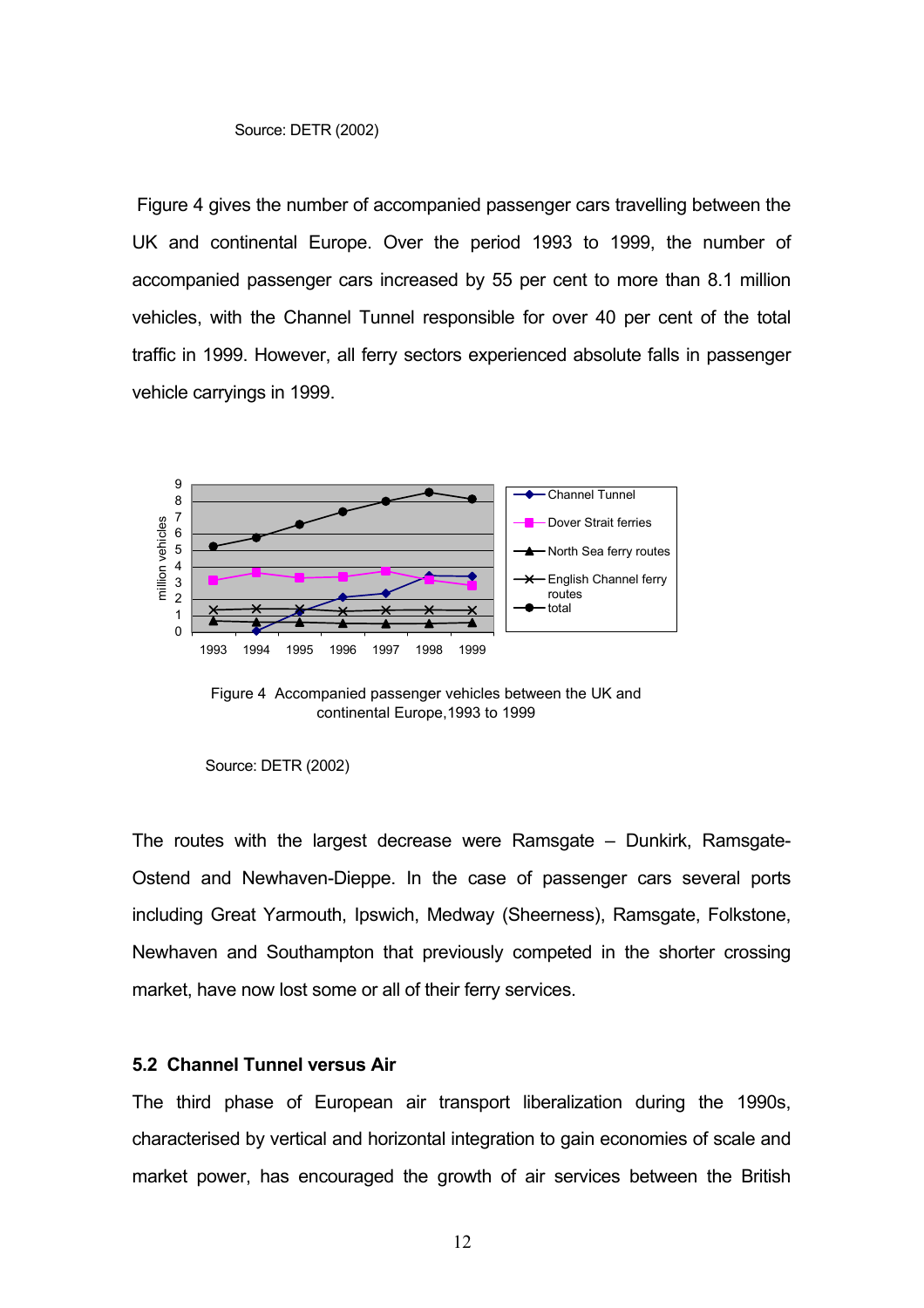regions and Europe. As a result, the market for air travel between the British regions and Paris has grown considerably since 1992(Fig.5) and the market for air travel to Belgium has grown even more rapidly.



Source: Civil Aviation Authority, 1994-1997

The increase in travel to Belgium can be ascribed to the activities of the Belgium airline Sabena, which developed Brussels as a hub, in a similar way to KLM's development of Amsterdam. Sabena used their feeder airline Delta Air transport, and offered very competitive fares, particularly for business travel. This was the context for the proposals for regional Channel Tunnel rail services in 1997, to further reduced regional day services, eliminated day trains to Brussels, and drop all regional overnight sleeper trains (Knowles and Farrington 1998). More recently, the expansion of flights by low cost, budget airlines has further increased the number of air passengers and proved an added competition to the channel tunnel route.

# **5.3 Traffic modes for international tourism**

The majority of Tunnel travellers to Britain are expected to originate from France, Germany, The Netherlands and Belgium. These nations already generated a high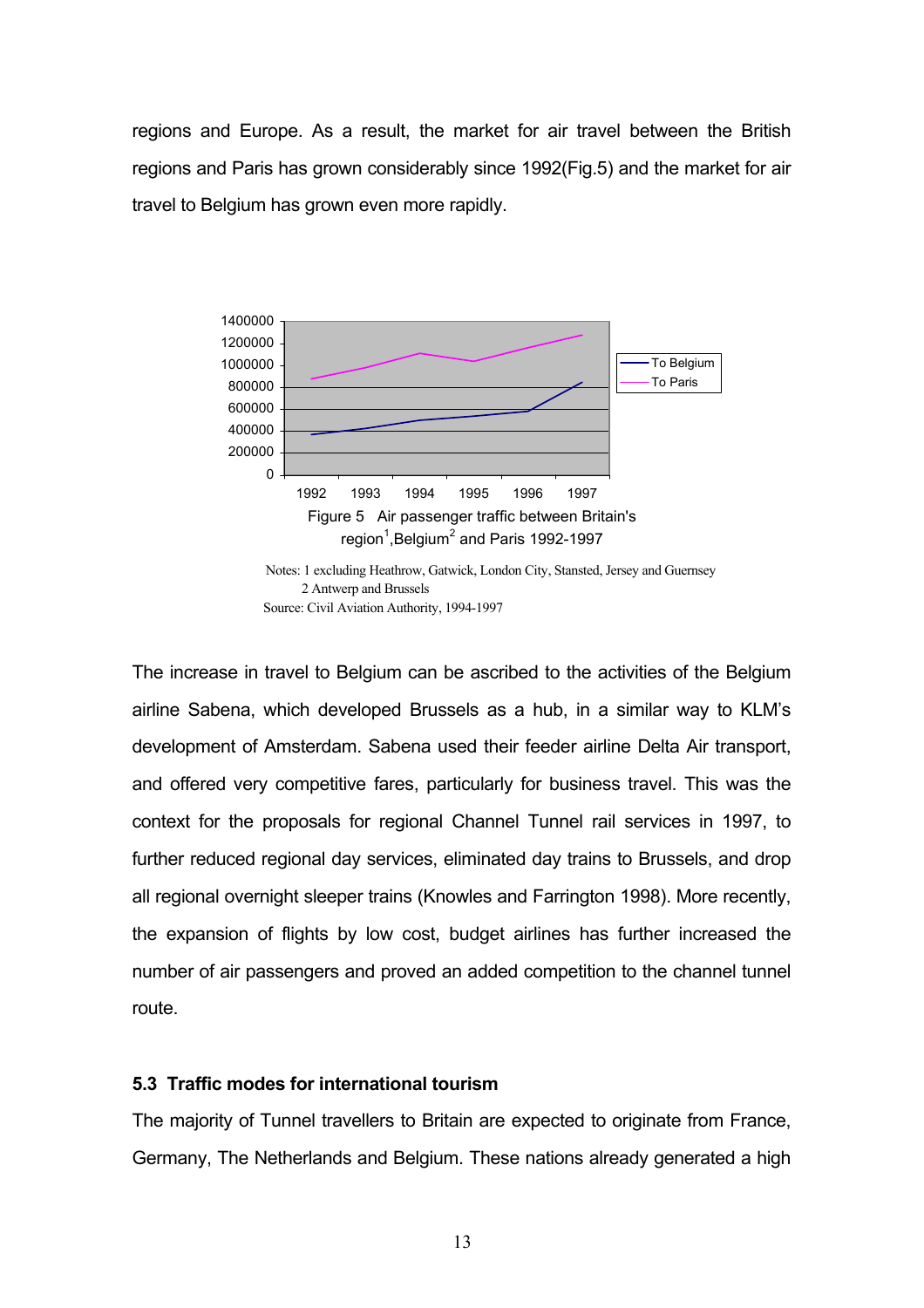proportion of the traffic passing through Dover and other overseas visitors travelling via South East ports. In 1987 three quarter, some 2.6milllion, of overseas visitors travelling via South Eastern ports, originated in the EC.

Figures 6 and 7 show international passenger traffic between Belgium, France, The Netherlands and the U.K. by different traffic modes. International passenger movements to the UK decreased from all countries in the case of sea travel, whereas, air passenger movements showed a large increased. The increase in air movements between The Netherlands and the UK are particularly large. The most recent figures for international passenger traffic to the UK (Figure 8) shows that, the movements between the UK and other countries decreased between 2000- 2001, even in the case of air. This indicates that the increase in numbers between the UK and its main tourist market in Europe are largely from the UK and not to the UK. It would seem that the impact on the tourism industry by Channel tunnel rail is not that large.



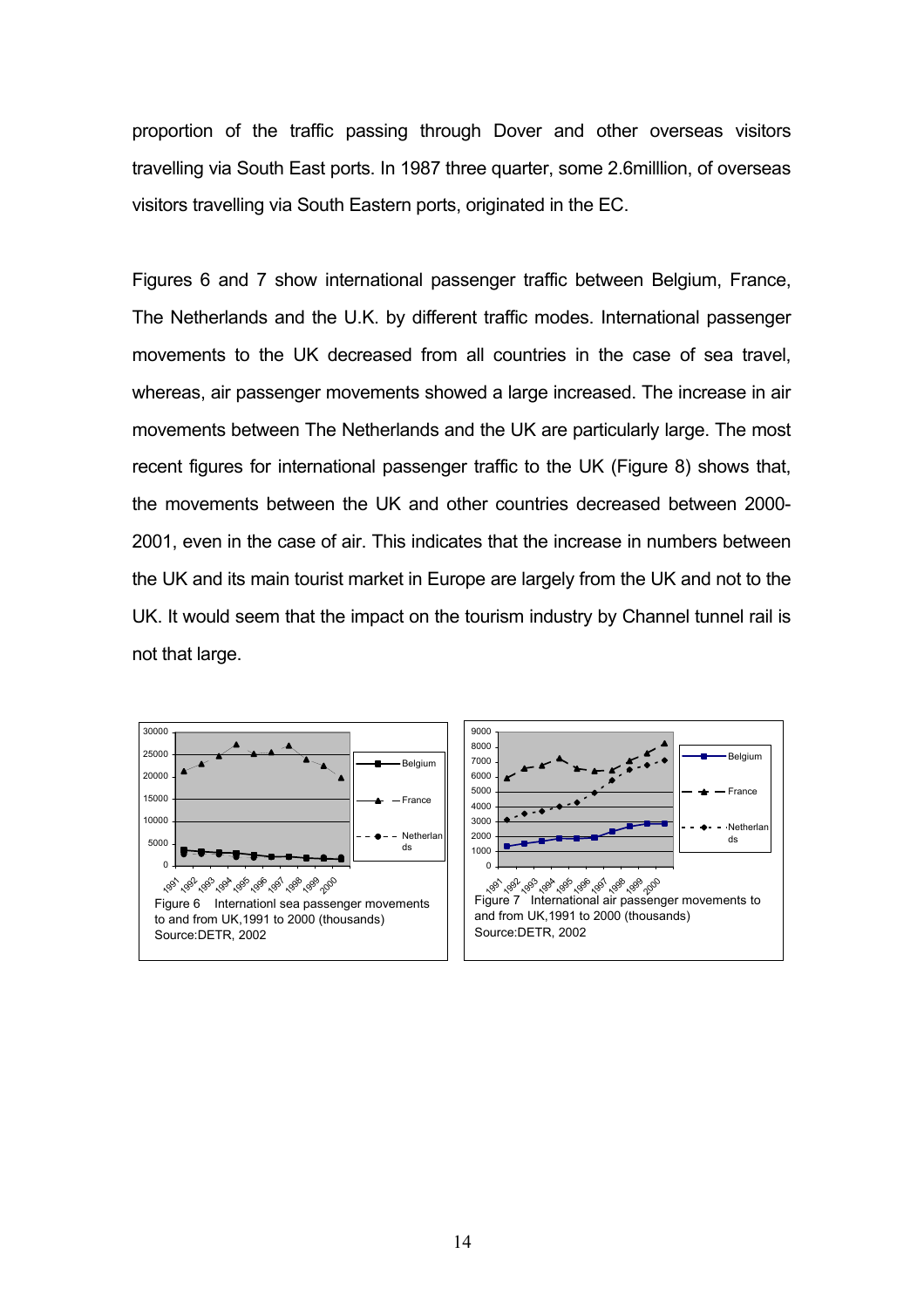

Figure 8 Number of overseas visits to the UK by country of residence Source:DETR, 2002

### **5.4 Tourism in London**

London is the major destination for visitors to the UK. It accounted for 9.98 million staying visits or 66 per cent of all visitors to the twenty most popular towns in the UK. In Europe an estimated 48 per cent of urban tourism trips are associated with business/professional reasons, compared to only 27 per cent for leisure and recreation (Graber 1997). However, for the UK, the percentage of leisure and recreation visitors is about 71 per cent, higher than all other European countries. London has many qualities, such as the focus of decision-making for the British state, many of the most important retail opportunities and cultural sites, as well as being home to one of the world's most important, financial and commercial command and control centres (Hamilton 1991). This has meant that for centuries, London has attracted many visitors. Therefore, the increase in accessibility to London with the Channel Tunnel as a trans-frontier development with links to a much wider transport network, has implications for the further development of tourism in London.

Although the number of passengers travelling on international trains between the UK and Continental Europe has fallen short of expectations, the Tunnel has contributed to the growth of tourism in London. The Tunnel is attractive to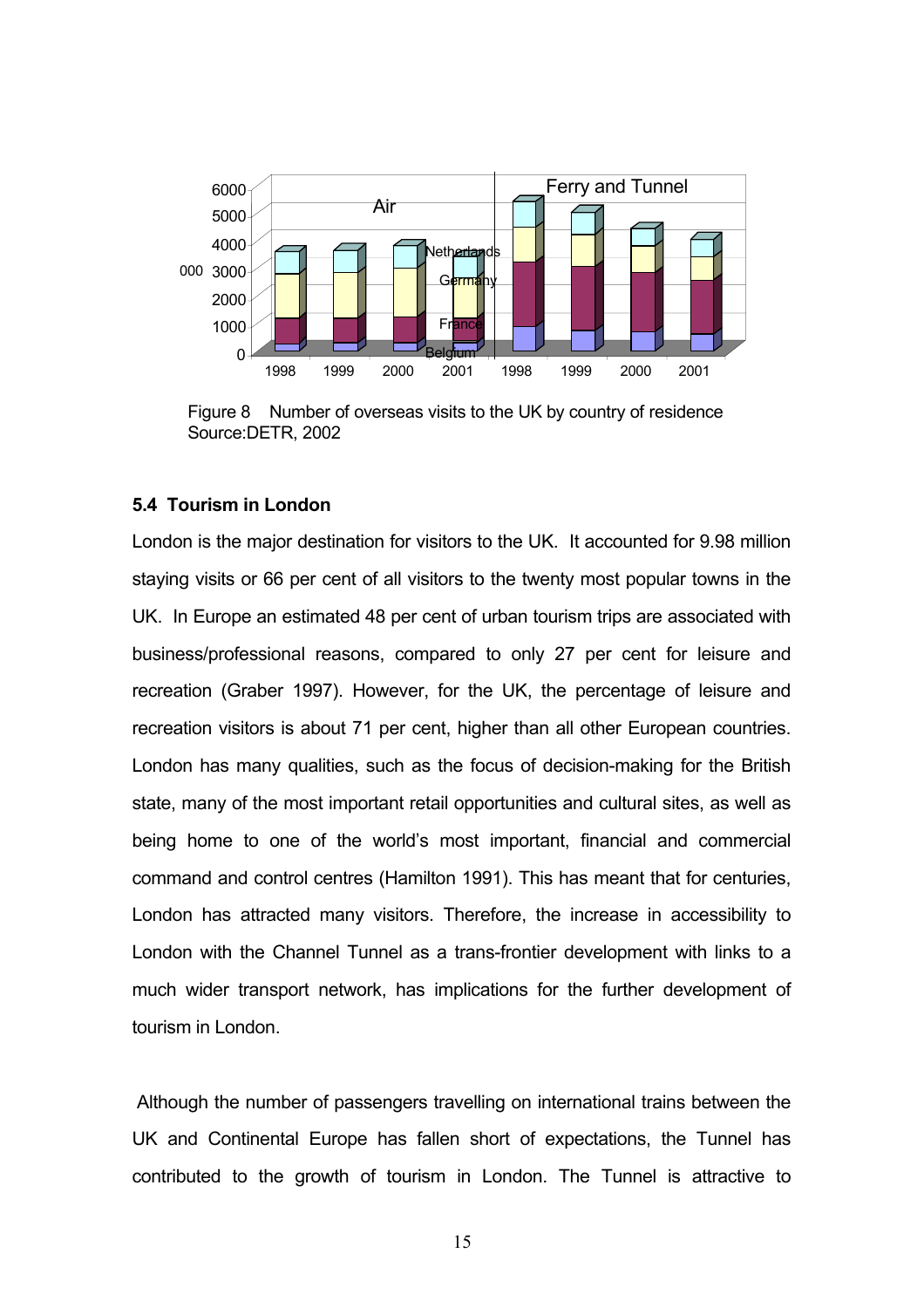travellers who wish to travel directly between London and Paris/Brussels and who are curious to go through the Tunnel. Tourist numbers to London increased during the 1990's (Table 9) with a high annual increase of 8.3 per cent between 1991 and 1992 and 11.6 per cent for 1994-95. Over this period the rate of increase of overseas visitors was 53 per cent. What is more, these rates of increase were much higher than for world tourism of 28%, measured in terms of arrivals from abroad, (WTO 1997). Clearly London was performing remarkably well during this time at attracting visitors.

 One of BTA's key objectives is to spread the economic benefit of tourism to Britain more widely, and in particular, to areas with tourism potential and higher than average levels of unemployment (BTA 1989). A major concern of policy makers is the potential of the tunnel to create a corridor effect, in which tourists are merely transported more efficiently to more remote destinations, (Grayson 1995). However, the rail Tunnel does not seem to have any special appeal for the leisure travellers who make a journey beyond London. Almost 80% of rail tunnel travellers are repeat visitors, According to the International Passenger Survey, roughly one in eight of European visits to Britain are day trips, mainly from France, The Netherlands and Belgium. In terms of travel pattern, European passenger services beyond London are very important in order to lengthen travellers' staying time, and to create new travellers.



Figure 9 Overseas Tourist visits to London

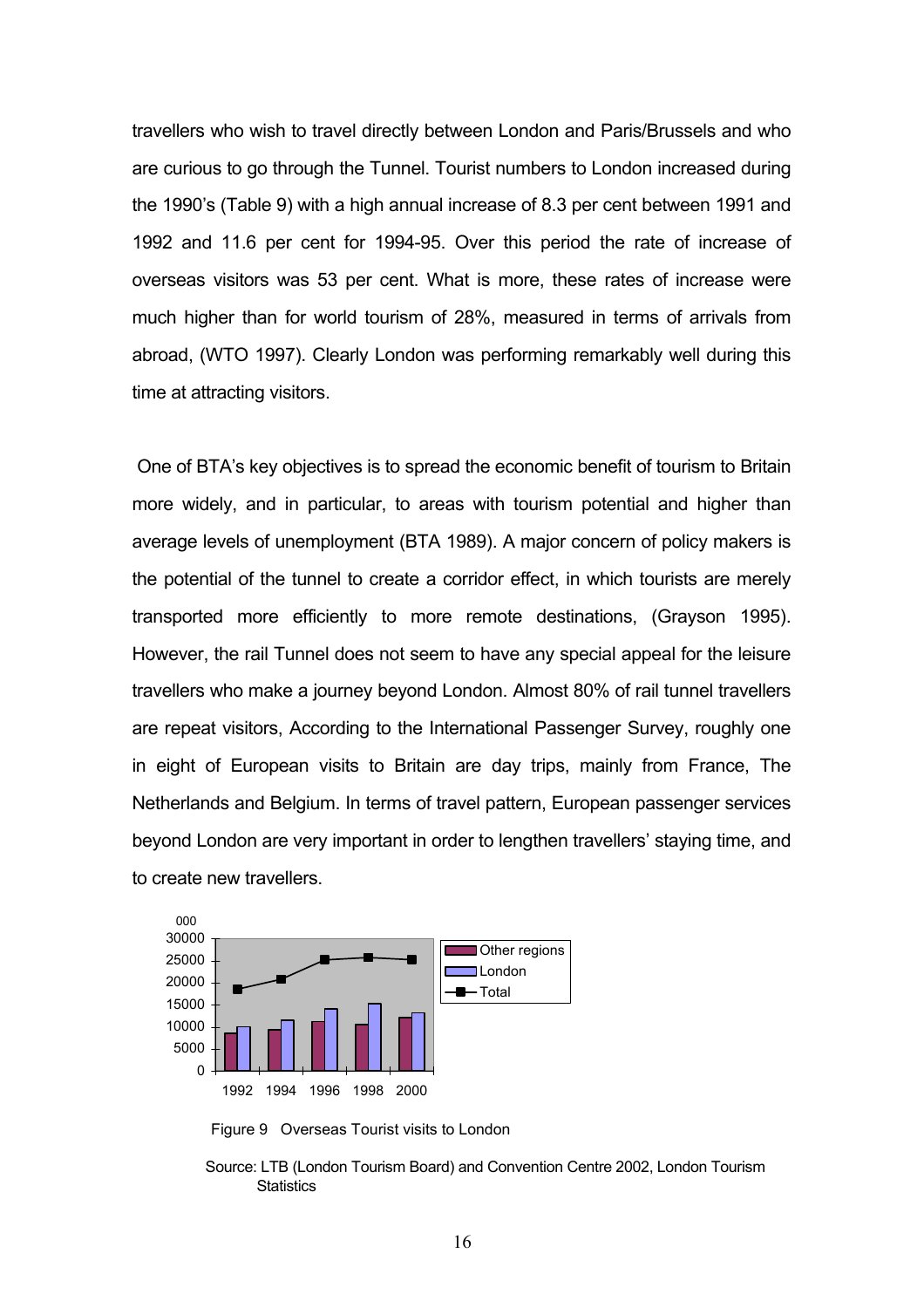# **6. Summary and Conclusions**

A number of findings can be drawn from this study. First, the Channel Tunnel rail link has had important influences on the UK's tourism industry. The lack of a highspeed rail link between the Channel Tunnel and London and beyond, does not appear to be an important influence on inbound tourism. Second, the market for air travel between the British regions and Paris and Belgium has grown considerably, even with the new rail tunnel. Third, Channel tunnel rail has contributed to the growth of tourism in London.

In general, accessibility strongly influences the type of transport used by travellers and their port of entry. The Channel tunnel has considerable potential to create additional opportunities for tourist travel in terms of a new form of tourist transport infrastructure. However, despite the huge investment in infrastructure and the expectation that the flow of travellers would increase considerably, so far there is no major increase in inbound tourism to the U.K. There are some reasons why the market has not been created for Channel Tunnel regional passenger rail services and incoming tourists have not been increased. First, the high-speed railway link between the Channel tunnel and London and beyond is not yet constructed, partly due to local opposition in London, Kent and Essex. The majority of travellers to Britain come from Europe, which offers the greatest potential increase since, almost 80% of all leisure travellers are repeat visitors. Therefore, it is important to promote inbound tourism by targeting repeat travellers who might stay longer and have the time and desire to travel beyond London and the South-east of England. Secondly, there is the Government's approach towards the Channel Tunnel. As Gibb *et al.* (1994) observe, market-led planning policies tend to be based on the short-term maximization of profit, which can preclude the long-term investment necessary to achieve self-sustaining economic prosperity. Vickerman (1994) also pointed out that the tunnel itself would appear to have only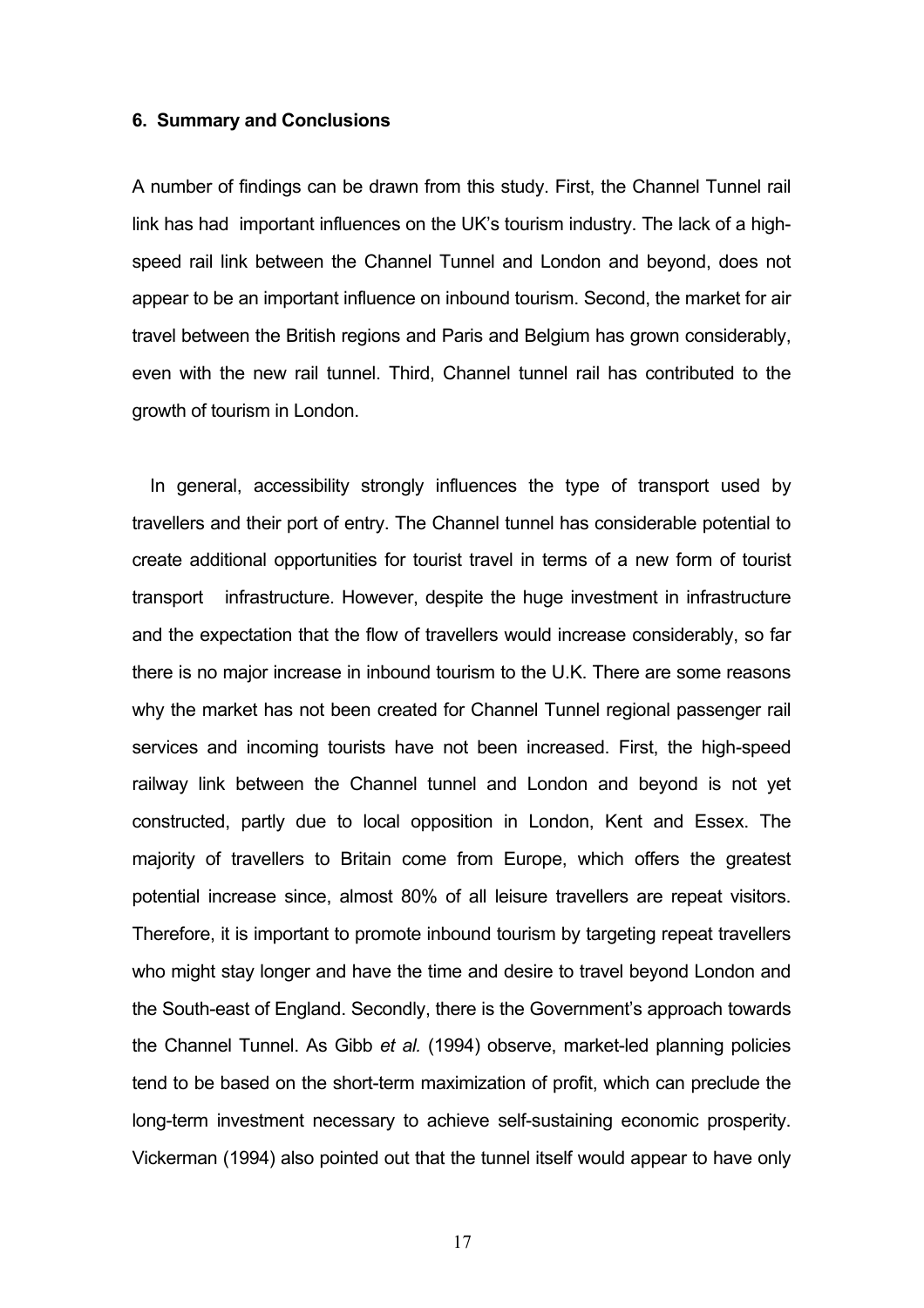a relatively small independent effect on visitor numbers. The major impact would come with the improvement in the whole network such as a high-speed rail network linking the major metropolitan centres and the completion of links in the major road network.

#### **Notes**

<sup>1</sup>Vickerman (1998) pointed out that Channel Tunnel excludes some of the core manufacturing areas of the UK, when accessibilities to export markets is critical. The northern region is disadvantaged by location relative to markets in the European core, and that this disadvantage will compound the Channel Tunnel effects, without efficient internal accessibility to airports.

 $2$  Most of the elements of tourism behaviour are collected in two major UK surveys, the International Passenger Survey (IPS) for people entering and leaving the UK and the United Kingdom Tourism Survey (UKTS) for tourism within the UK.

 $3$  This was sold during the year to London & Continental Railways, the successful bidder for the operation of Eurostar service and the construction of the Channel Tunnel Rail Link. Eurostar passenger services from London to Brussels and Paris started when the Channel Tunnel opened in 1994.

 $4$  The Eurostar service means that travellers can be in Lille within one hour. Paris in two and Brussels within two hours, while connections serve Rotterdam, Amsterdam, Cologne, the Rhineland, Frankfurt and the south of France.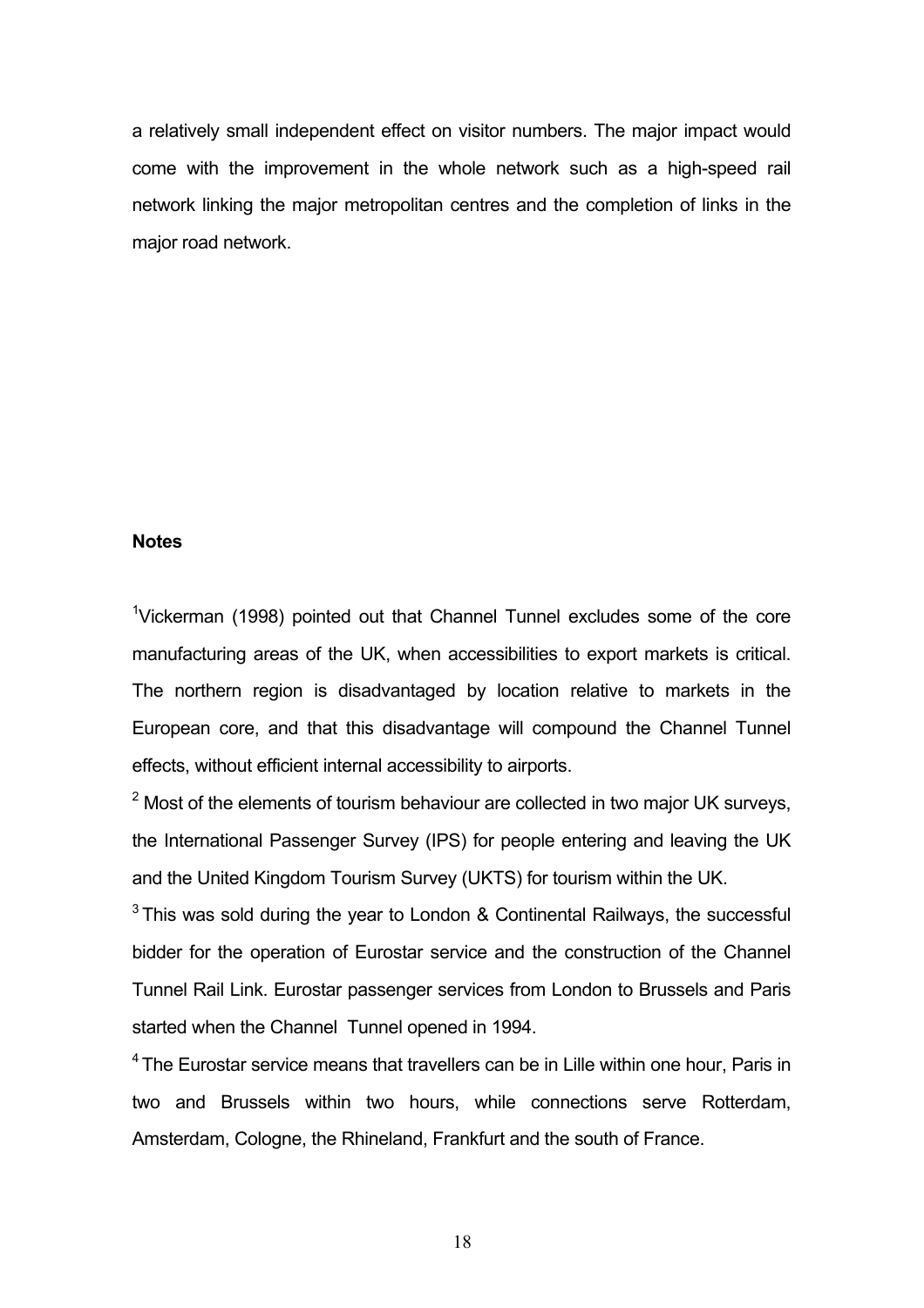#### **References**

Barbara, L.P. and Laws, E. 1998, *A Stakeholder-Benefits approach to tourism Management in a Historic City Centre: The Canterbury City Centre initiative,* in Laws, E et al (ed.) Embracing and Managing Change in Tourism: International Case Studies, London Rout ledge

Bell, P. and Cloke, P. 1989, *The Changing Relationship between the Private and Public Sectors: Privatisation and Rural Britain,* Journal of Rural Studies, 5(1), 1-15 Berentsen, W.H. and Hoffman, G.W. 1997, *Contemporary Europe: A Geographic*

*Analysis,* John Wiley & Sons

Bruyelle, P. and Thomas, P.R. 1994, *The Impact of the Channel Tunnel on Nord-Pas-de-Calais,* Applied Geography, 14, 87-104

British Tourist Authority (BTA) 1989, *The Channel Tunnel-Will Britain's Tourism Industry and Infrastructure be ready for 1993?* 

Button, Kenneth. 1994, *The Channel Tunnel and the Economy of Southeast England,* Applied Geography, 14, 107-121

Civil Aviation Authority. 1994-97, *Passenger Transport Statistics*

Davidson, R. 1992,*Tourism in Europe,* Pitman

DETR (Department of the Environment, Transport and Regions) 2002 *Transport Statistics 2002* 

Eurostat 1998, *Tourism: Monthly Statistics,* Eurostat Theme 7

Eurostat 1999, *Statistics in focus: Air transport passenger traffic, 1993-1997*

Gerondeau, C. 1997, *Transport in Europe,* Artech house

Gibb, R.A. and Essex, S.J. 1994, *The Role of Local Government in the Planning and Consultation Procedures for the Channel Tunnel,* Applied Geography, 14(1), 51-67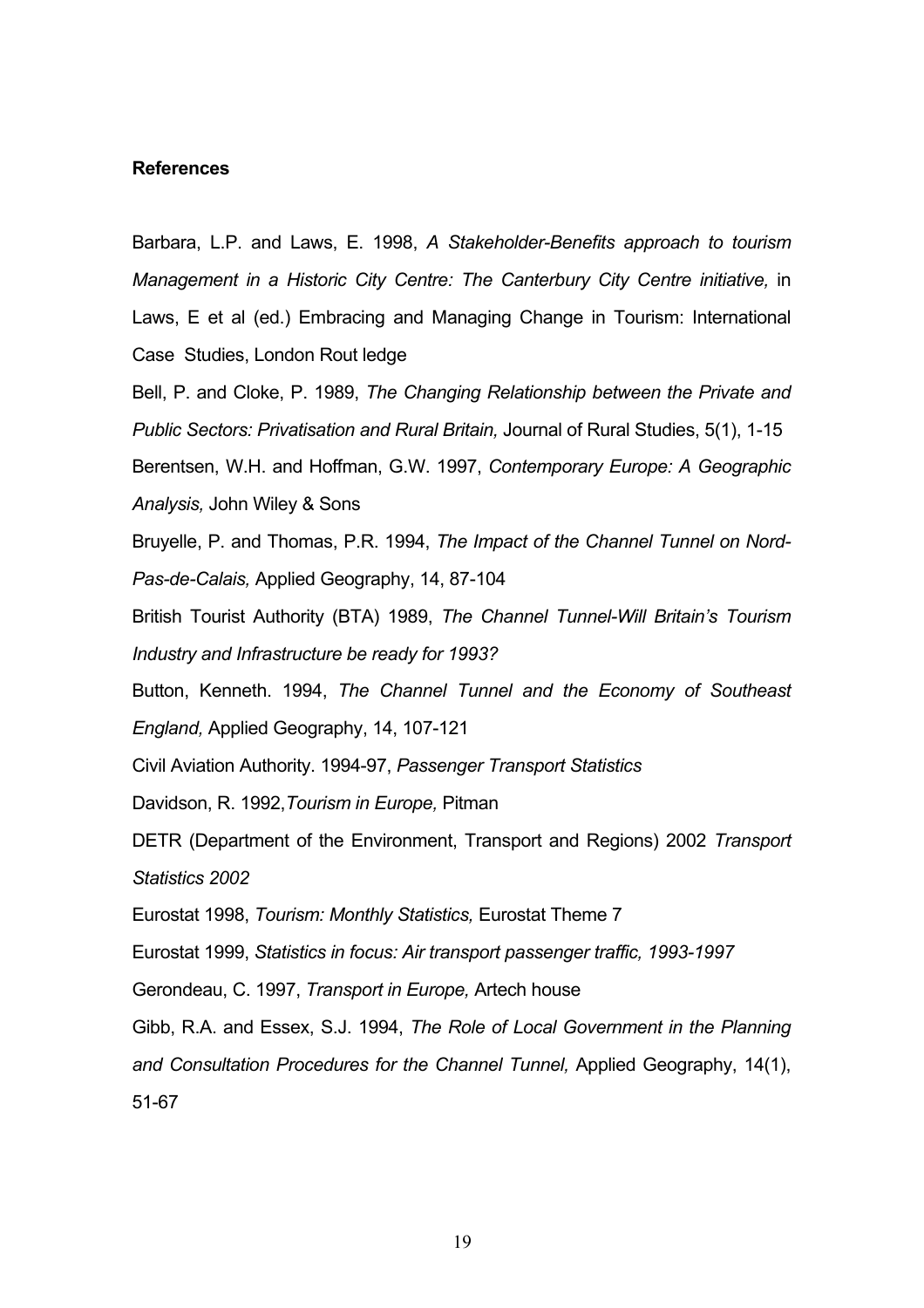Goodenough, R. and Page, S.J. 1994, *Evaluating the environmental impact of a major transport infrastructure project: the Channel Tunnel rail link,* Applied Geography, 14(1), 26-50

Graber, K. (ed.) 1997, *International City Tourism,* Pinter

Grayson, L. 1995, *Channel Tunnel: The Link to Europe: An Overview and Guide to the Literature,* The British Library.

Hamilton, F.E.I. 1991, *A New Geography of London's Manufacturing,* in Hoggart, K and Green, D.R. (ed.), A New Metropolitan Geography, Edward Arnold

Holliday, I.M. and Marcou, G. et al. 1991, *The Channel Tunnel: Public Policy,* 

*Regional Development and European Integration,* Belhaven Press

Inglis, F. 2000, *The Delicious History of The Holiday,* Routledge

Kay, J., Manning, A. and Szymaski, S. 1989, *Economic benefits of the Channel Tunnel,* Economic Policy, April, 211-234

Knowles and Farrington 1998, *Why has the market not been created for Channel* 

*Tunnel regional passenger rail services?,* Area,30.4, 359-366

Kochert, F. 1994, *The Channel Tunnel,* Wayland

LTB and Convention Center 2002, *London Tourism Statistics*

Mckinnon, A.C. 1994, *Channel Tunnel freight services between Scotland and continental Europe: an examination of the opportunity and constraints,* Applied Geography,14, 68-86

ONS 2002, *On-line Statistical Database Service,* Office for National Statistics [\(http://www.statistics.gov.uk\)](http://www.statistics.gov.uk/)

Page, S.J. 1993, *Highlight on the Channel Tunnel:* Tourism Management, December, 419-423

Page, S.J. 1994, *Spatial perspectives on the Channel Tunnel: an introduction,* Applied Geography, 14,51-67

Page, S.J. 1999, *Transport and Tourism,* Longman

Smith, D. 1992, The Channel Tunnel rail link: Opportunity and Problems for Regional Economic Development, PhD Thesis, University of Plymouth